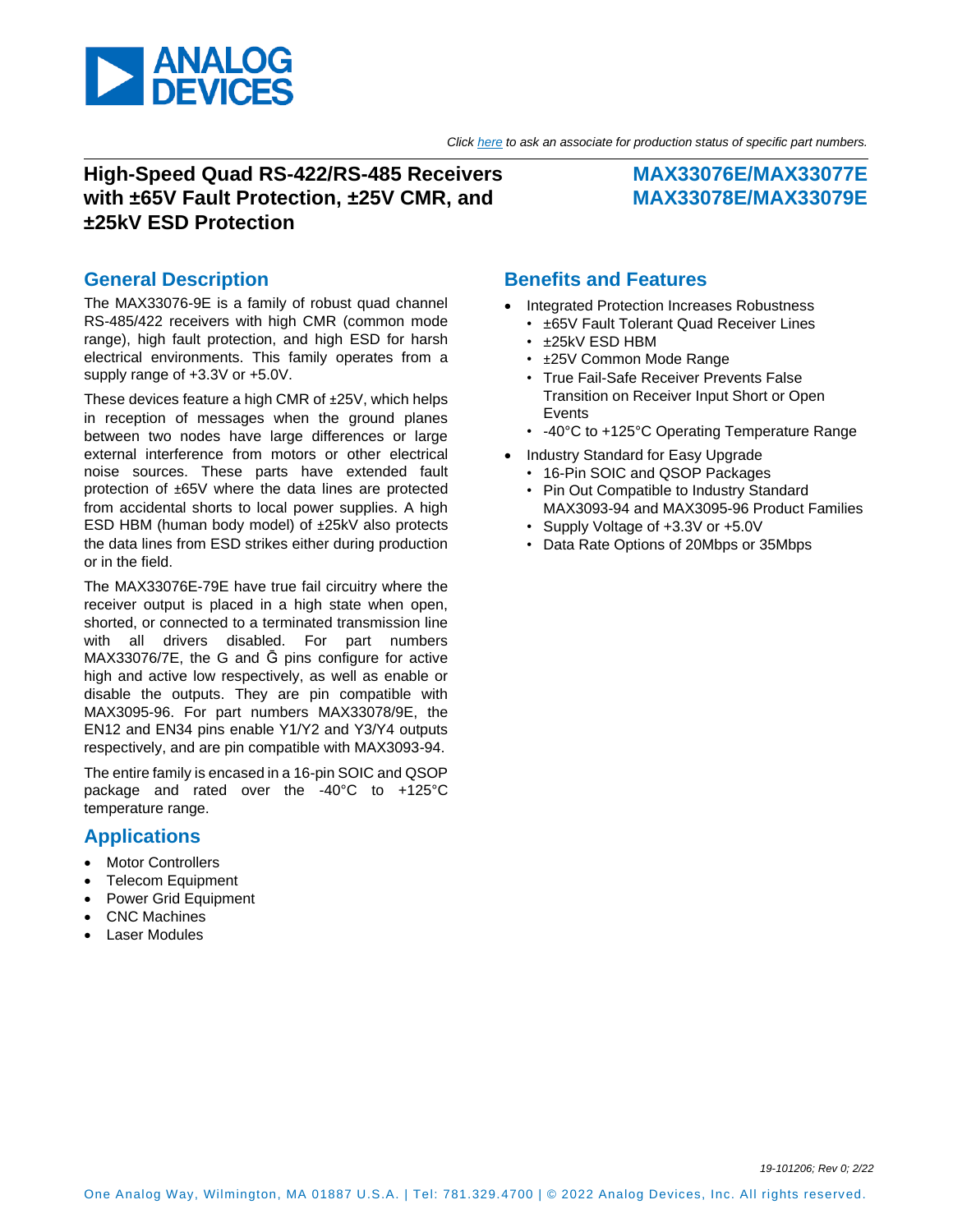# High-Speed Quad RS-422/RS-485 Receivers with ±65V Fault Protection, ±25V CMR, and ±25kV ESD Protection



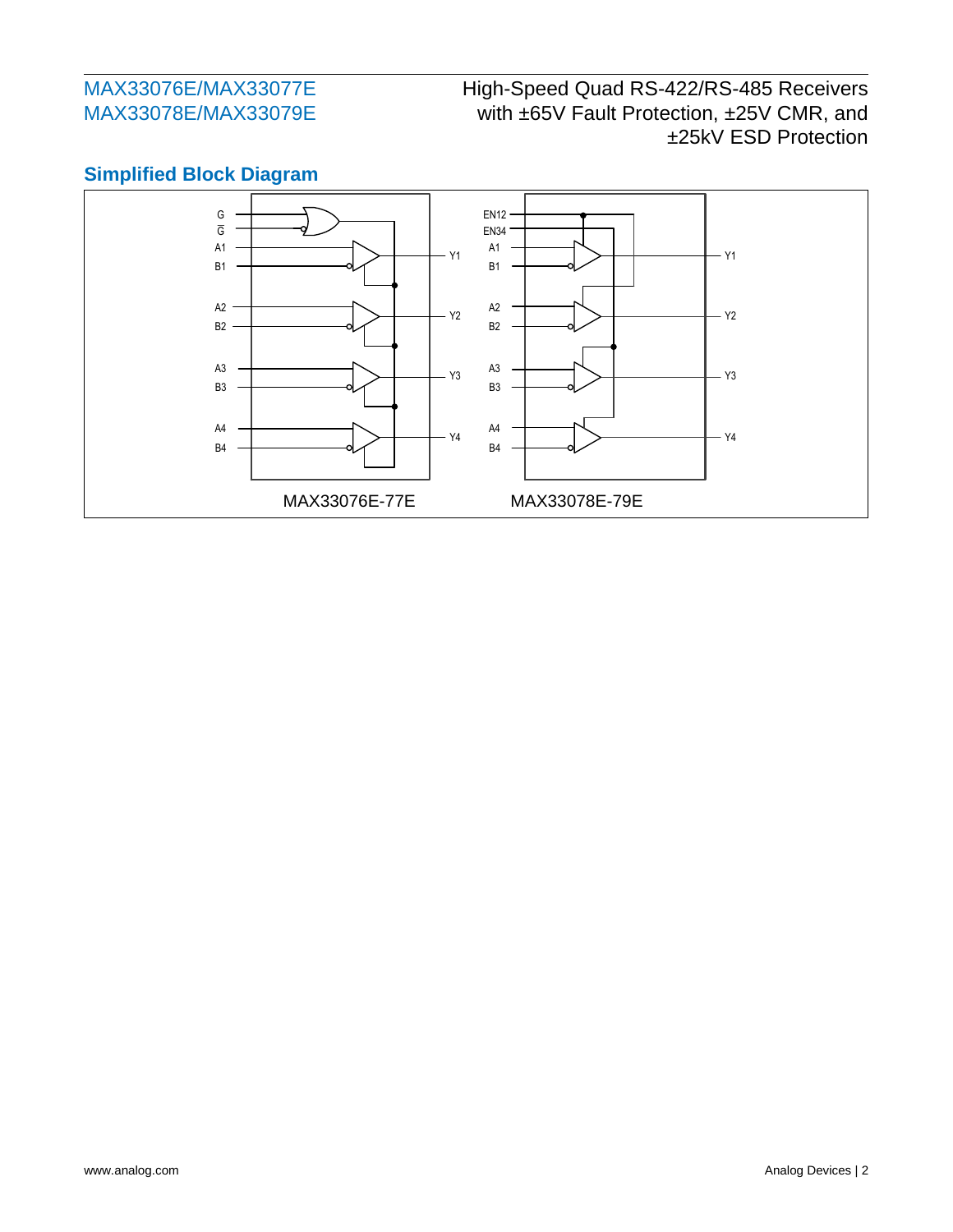## High-Speed Quad RS-422/RS-485 Receivers with ±65V Fault Protection, ±25V CMR, and ±25kV ESD Protection

#### **Absolute Maximum Ratings**

| Short-Circuit Duration (Y <sub>,,</sub> A <sub>,</sub> , B <sub>,</sub> )Continuous |  |
|-------------------------------------------------------------------------------------|--|
| Continuous Power Dissipation (16-pin SOIC, $T_A = 70^{\circ}$ C)                    |  |
| Continuous Power Dissipation Derating (16-pin SOIC, $T_A > 70^{\circ}$ C)           |  |

|                                             |  |  |  |  | Continuous Power Dissipation (16-pin QSOP, TA = 70°C)          |  |  |
|---------------------------------------------|--|--|--|--|----------------------------------------------------------------|--|--|
|                                             |  |  |  |  | Continuous Power Dissipation Derating (16-pin QSOP, TA > 70°C) |  |  |
| Operating Temperature Range  -40°C to 125°C |  |  |  |  |                                                                |  |  |
|                                             |  |  |  |  |                                                                |  |  |
|                                             |  |  |  |  |                                                                |  |  |
|                                             |  |  |  |  |                                                                |  |  |

*Stresses beyond those listed under "Absolute Maximum Ratings" may cause permanent damage to the device. These are stress ratings only, and functional operation of the device at these or*  any other conditions beyond those indicated in the operational sections of the specifications is not implied. Exposure to absolute maximum rating conditions for extended periods may affect *device reliability.*

#### **Package Information**

| Package Code                                        | $E16+11C$         |  |  |  |
|-----------------------------------------------------|-------------------|--|--|--|
| <b>Outline Number</b>                               | 21-0055           |  |  |  |
| Land Pattern Number                                 | 90-0167           |  |  |  |
| Thermal Resistance, Four Layer Board:               |                   |  |  |  |
| Junction-to-Ambient $(\theta_{JA})$                 | $105^{\circ}$ C/W |  |  |  |
| Junction-to-Case Thermal Resistance $(\theta_{JC})$ | $37^{\circ}$ C/W  |  |  |  |

| Package Code                                        | $S16+1C$           |  |  |  |
|-----------------------------------------------------|--------------------|--|--|--|
| <b>Outline Number</b>                               | 21-0041            |  |  |  |
| <b>Land Pattern Number</b>                          | 90-0097            |  |  |  |
| Thermal Resistance, Four Layer Board:               |                    |  |  |  |
| Junction-to-Ambient $(\theta_{JA})$                 | 75.0°C/W           |  |  |  |
| Junction-to-Case Thermal Resistance $(\theta_{JC})$ | $24.0^{\circ}$ C/W |  |  |  |

For the latest package outline information and land patterns (footprints), go to *[www.maximintegrated.com/packages](https://www.maximintegrated.com/en/design/packaging.html)*. Note that a "+", "#", or "-" in the package code indicates RoHS status only. Package drawings may show a different suffix character, but the drawing pertains to the package regardless of RoHS status.

Package thermal resistances were obtained using the method described in JEDEC specification JESD51-7, using a fourlayer board. For detailed information on package thermal considerations, refer to *[www.maximintegrated.com/thermal](https://www.maximintegrated.com/en/design/technical-documents/tutorials/4/4083.html)[tutorial](https://www.maximintegrated.com/en/design/technical-documents/tutorials/4/4083.html)*.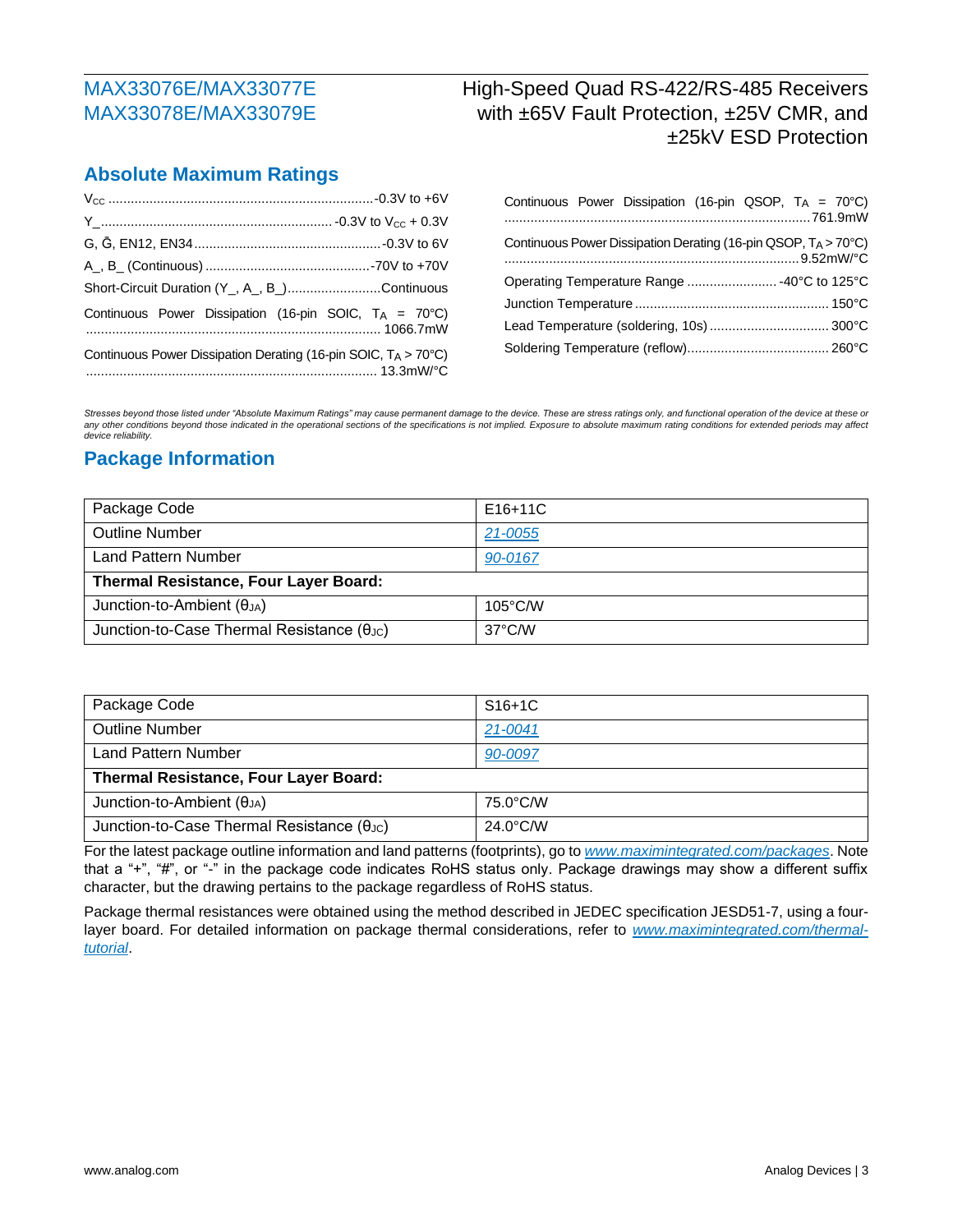# High-Speed Quad RS-422/RS-485 Receivers with ±65V Fault Protection, ±25V CMR, and ±25kV ESD Protection

### **Electrical Characteristics**

(V<sub>CC</sub> = 3.0V to 3.6V and V<sub>CC</sub> = 4.5V to 5.5V, T<sub>A</sub> = T<sub>MIN</sub> to T<sub>MAX</sub>, unless otherwise specified. Typical values are at 5V and T<sub>A</sub> = 25°C.) (Notes 1 and 2)

| <b>PARAMETER</b>                                   | <b>SYMBOL</b>                       |                                                                           | <b>CONDITIONS</b> | <b>MIN</b>        | <b>TYP</b> | <b>MAX</b> | <b>UNITS</b> |  |
|----------------------------------------------------|-------------------------------------|---------------------------------------------------------------------------|-------------------|-------------------|------------|------------|--------------|--|
| <b>POWER SUPPLY</b>                                |                                     |                                                                           |                   |                   |            |            |              |  |
|                                                    |                                     |                                                                           |                   | 3.0               |            | 3.6        |              |  |
| Power Supply                                       | <b>V<sub>CC</sub></b>               |                                                                           |                   | 4.5               |            | 5.5        | V            |  |
| <b>Supply Current</b>                              | Icc                                 | No load, no data, all channels enabled                                    |                   |                   | 9.0        |            | mA           |  |
| <b>Shutdown Current</b>                            | <b>I</b> SHDN                       | All channels disabled                                                     |                   |                   | 400        |            | μA           |  |
| <b>RECEIVER</b>                                    |                                     |                                                                           |                   |                   |            |            |              |  |
| Common Mode Range                                  | <b>V<sub>CM</sub></b>               |                                                                           |                   | $-25$             |            | $+25$      | V            |  |
| Differential Input<br>Threshold                    | <b>V<sub>TH</sub></b>               | Across common mode range                                                  |                   | $-200$            |            | $+200$     | mV           |  |
| Input Hysteresis                                   | <b>VINHYS</b>                       | Across common mode range                                                  |                   |                   | 200        |            | mV           |  |
|                                                    |                                     | $V_{CC}$ = 0V or 5.5V                                                     | $V_{IN} = -25V$   |                   |            | 520        |              |  |
| Input Current (A_, B_)                             | lın                                 |                                                                           | $V_{IN} = +25V$   |                   |            | $-520$     | μA           |  |
| Enable Input Current (G,<br>G, EN12, EN34)         | <b>IINEN</b>                        |                                                                           |                   |                   |            | ±1         | μA           |  |
| Enable Input High<br>Voltage (G, G, EN12,<br>EN34) | V <sub>IH</sub>                     |                                                                           |                   | 2                 |            |            | $\vee$       |  |
| Enable Input Low<br>Voltage (G, G, EN12,<br>EN34)  | VIL                                 |                                                                           |                   |                   |            | 0.8        | V            |  |
| Output High Voltage                                | <b>VOH</b>                          | $V_{ID} = 200 \text{mV}$ , $I_{SOLRCE} = 3 \text{mA}$ , output<br>enabled |                   | $V_{CC}$ –<br>0.4 |            |            | $\vee$       |  |
| Output Low Voltage                                 | VOL                                 | $V_{ID} = -200$ mV, $I_{SINK} = 3mA$ , output<br>enabled                  |                   |                   |            | 0.4        | $\vee$       |  |
| Y_ Short Circuit Current                           | lsc                                 |                                                                           |                   | -80               |            | $+80$      | mA           |  |
| Input Resistance                                   | <b>R<sub>IN</sub></b>               |                                                                           |                   | 48                |            |            | kΩ           |  |
| <b>PROTECTION</b>                                  |                                     |                                                                           |                   |                   |            |            |              |  |
| <b>Thermal Shutdown</b><br>Threshold               | <b>T</b> SHDN                       |                                                                           |                   |                   | $+160$     |            | $^{\circ}C$  |  |
| <b>Thermal Shutdown</b><br><b>Hysteresis</b>       | <b>THYST</b>                        |                                                                           |                   |                   | 12         |            | $^{\circ}C$  |  |
|                                                    |                                     | Human Body Model (JEDEC JS-001-<br>2017)                                  |                   |                   | ±25        |            |              |  |
| ESD Protection (A_, B_)                            |                                     | IEC 61000-4-2 Air Gap                                                     |                   |                   | ±4         |            | kV           |  |
|                                                    |                                     | IEC 61000-4-2 Contact Discharge                                           |                   |                   | ±4         |            |              |  |
| <b>ESD Protection (All</b>                         |                                     | Human Body Model                                                          |                   |                   | ±4         |            |              |  |
| Other Pins)                                        |                                     | Charge Device Model                                                       |                   |                   | ±4         |            | kV           |  |
| <b>Fault Protection Range</b>                      |                                     | A_, B_ independently or simultaneously                                    |                   | $-65$             |            | $+65$      | V            |  |
| (A_, B_ Pins to GND)                               |                                     | A and B opposite polarity from separate<br>supplies simultaneously        |                   | $-65$             |            | $+65$      |              |  |
| SWITCHING (MAX33076E, MAX33078E*)                  |                                     |                                                                           |                   |                   |            |            |              |  |
| Data Rate                                          |                                     |                                                                           |                   | 20                |            |            | <b>Mbps</b>  |  |
| <b>Propagation Delay</b>                           | t <sub>PLH</sub> , t <sub>PHL</sub> |                                                                           |                   |                   |            | 75         | ns           |  |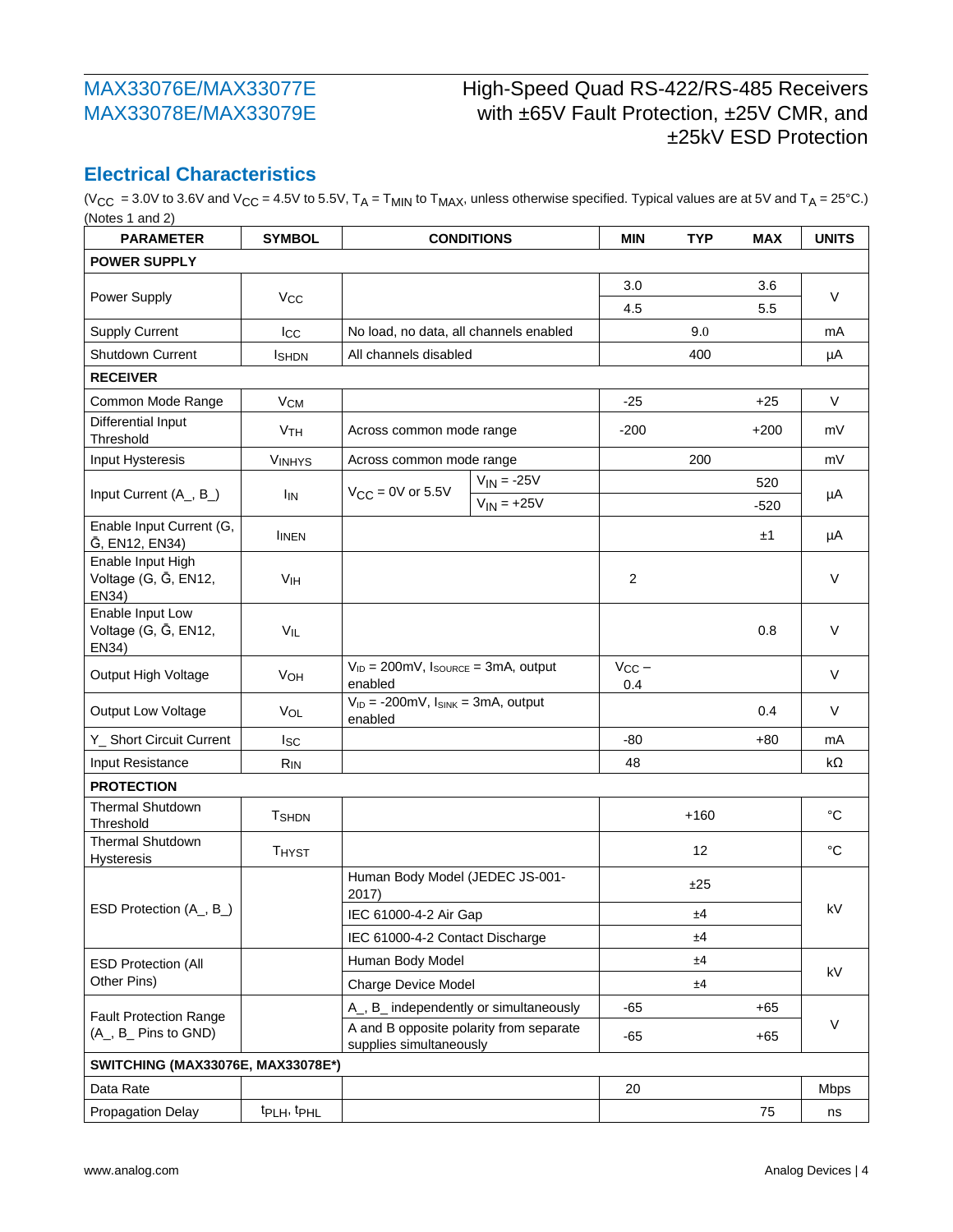# High-Speed Quad RS-422/RS-485 Receivers with ±65V Fault Protection, ±25V CMR, and ±25kV ESD Protection

| <b>PARAMETER</b>                           | <b>SYMBOL</b>                      | <b>CONDITIONS</b> | <b>MIN</b> | <b>TYP</b> | <b>MAX</b> | <b>UNITS</b> |
|--------------------------------------------|------------------------------------|-------------------|------------|------------|------------|--------------|
| Propagation-Delay<br><b>Skew</b>           | tsk                                |                   |            |            | 20         | ns           |
| Output Enable Time to<br>Low Level         | $t_{ZL}$                           |                   |            |            | 100        | ns           |
| Output Enable Time to<br><b>High Level</b> | tzH                                |                   |            |            | 2000       | ns           |
| Output Disable Time<br>from Low Level      | $t_{LZ}$                           |                   |            |            | 400        | ns           |
| Output Disable Time<br>from High Level     | t <sub>HZ</sub>                    |                   |            |            | 400        | ns           |
| Time to Failsafe                           | $t_{FS}$                           |                   |            | 10         |            | μs           |
|                                            | SWITCHING (MAX33077E*, MAX33079E*) |                   |            |            |            |              |
| Data Rate                                  |                                    |                   | 35         |            |            | <b>Mbps</b>  |
| Propagation Delay                          | tpLH, tpHL                         |                   |            |            | 40         | ns           |
| Propagation-Delay<br><b>Skew</b>           | tsk                                |                   |            |            | 10         | ns           |
| Output Enable Time to<br>Low Level         | $t_{ZL}$                           |                   |            |            | 10         | ns           |
| Output Enable Time to<br><b>High Level</b> | tzH                                |                   |            |            | 2000       | ns           |
| Output Disable Time<br>from Low Level      | $t_{LZ}$                           |                   |            |            | 400        | ns           |
| Output Disable Time<br>from High Level     | t <sub>HZ</sub>                    |                   |            |            | 400        | ns           |
| Time to Failsafe                           | $t_{FS}$                           |                   |            | 10         |            | μs           |

(V<sub>CC</sub> = 3.0V to 3.6V and V<sub>CC</sub> = 4.5V to 5.5V, T<sub>A</sub> = T<sub>MIN</sub> to T<sub>MAX</sub>, unless otherwise specified. Typical values are at 5V and T<sub>A</sub> = 25°C.) (Notes 1 and 2)

Note 1: All devices are 100% production tested at T<sub>A</sub> = +25°C. Specifications over temperature are guaranteed by design.

**Note 2:** All currents into the device are positive; all currents out of the device are negative. All voltages are referred to device ground, unless otherwise noted.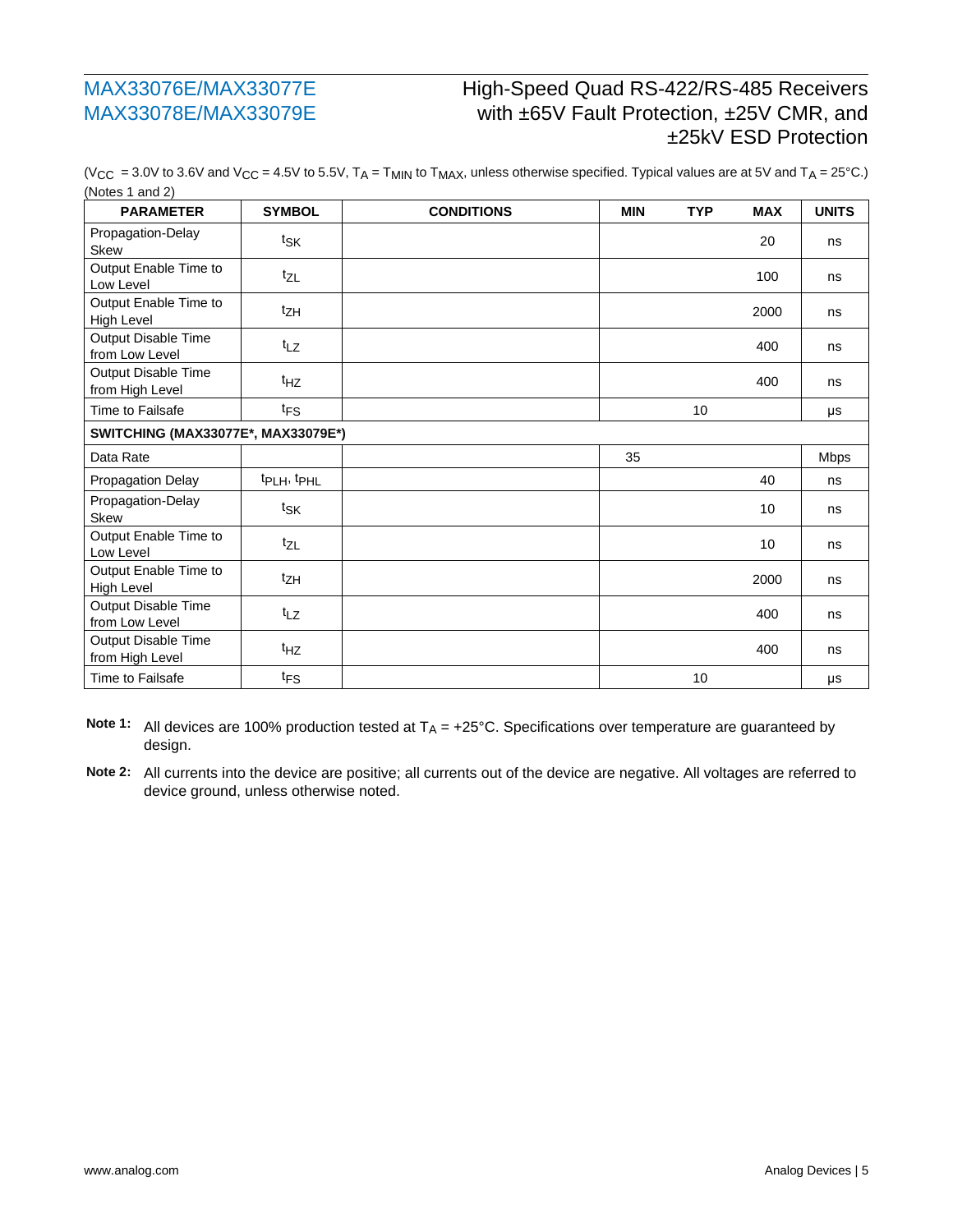# High-Speed Quad RS-422/RS-485 Receivers with ±65V Fault Protection, ±25V CMR, and ±25kV ESD Protection

## **Timing Diagrams**







*Figure 2. Receiver Propagation Delay*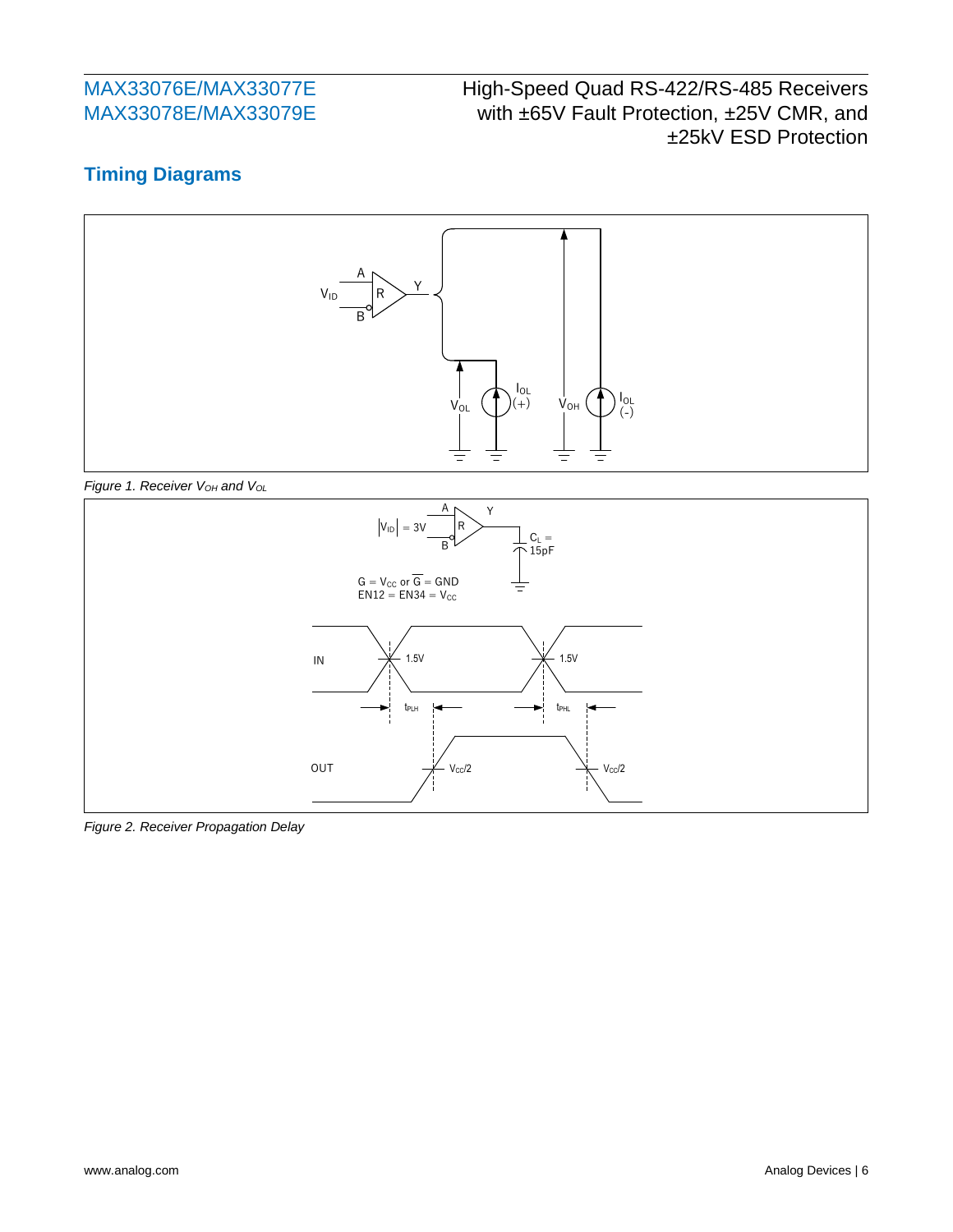## High-Speed Quad RS-422/RS-485 Receivers with ±65V Fault Protection, ±25V CMR, and ±25kV ESD Protection



*Figure 3. Receiver Enable and Disable Times*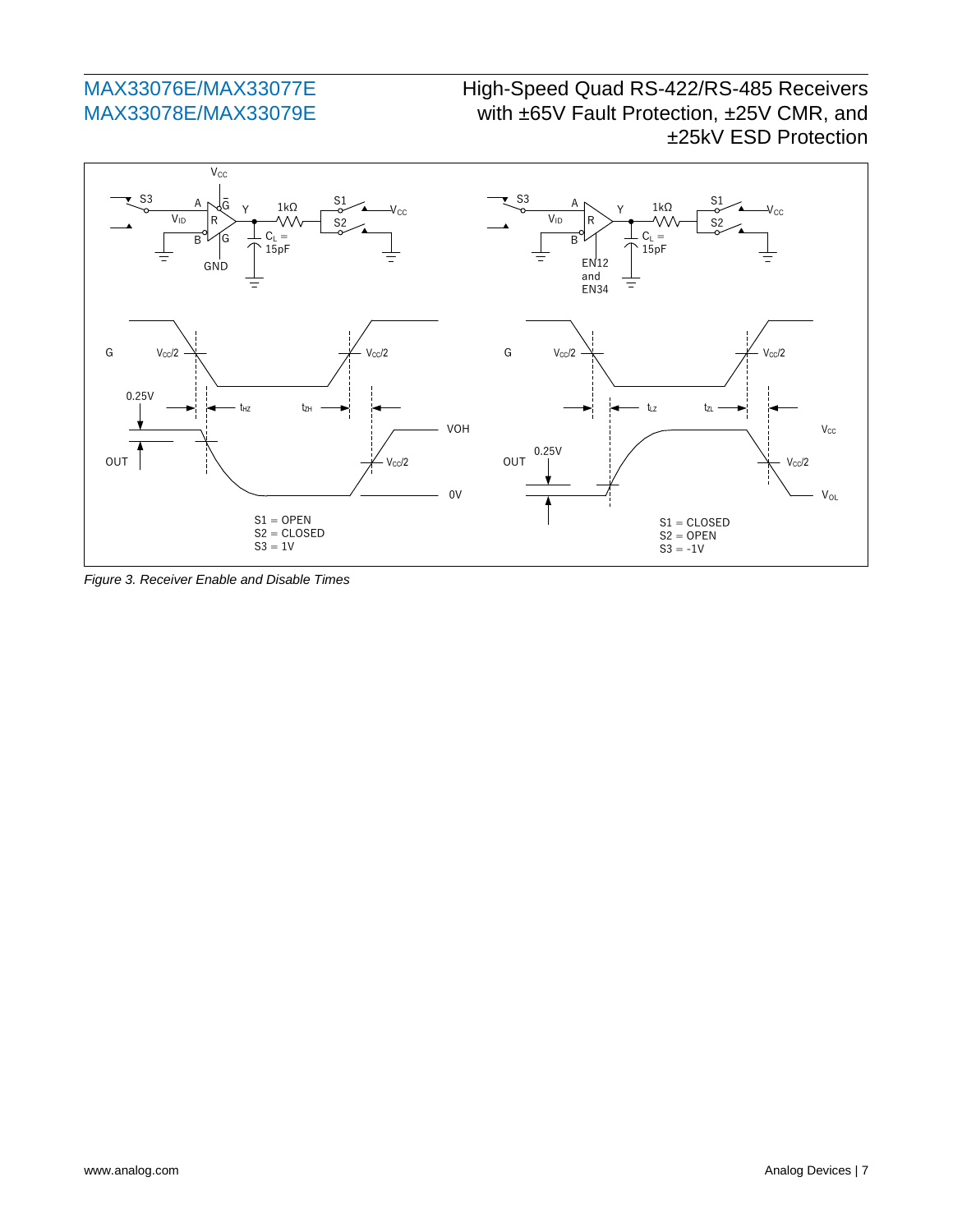## High-Speed Quad RS-422/RS-485 Receivers with ±65V Fault Protection, ±25V CMR, and ±25kV ESD Protection

# **Typical Operating Characteristics**

(VCC =  $5V$ , TA =  $+25^{\circ}$ C, unless otherwise noted.)













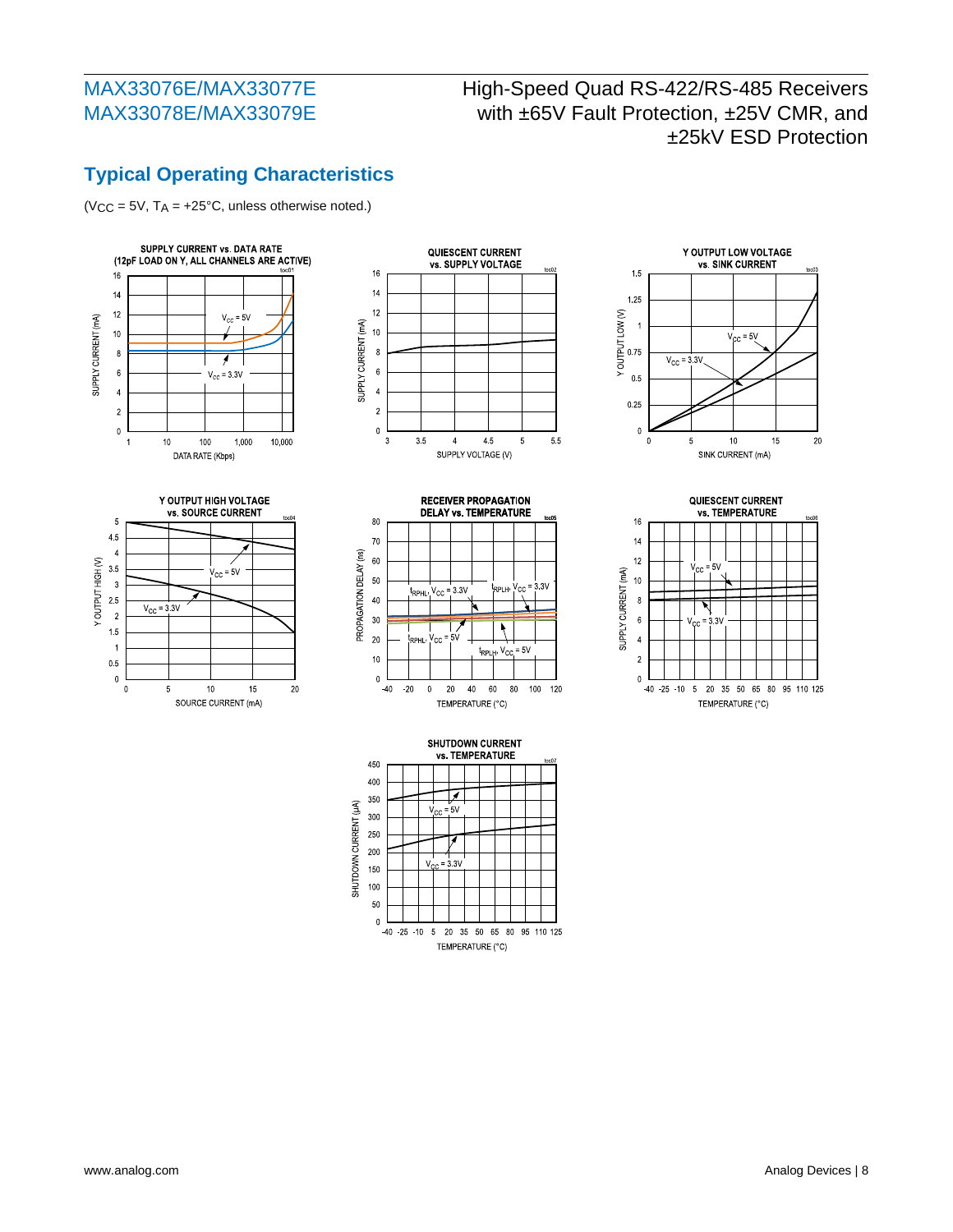# High-Speed Quad RS-422/RS-485 Receivers with ±65V Fault Protection, ±25V CMR, and ±25kV ESD Protection

## **Pin Configurations**



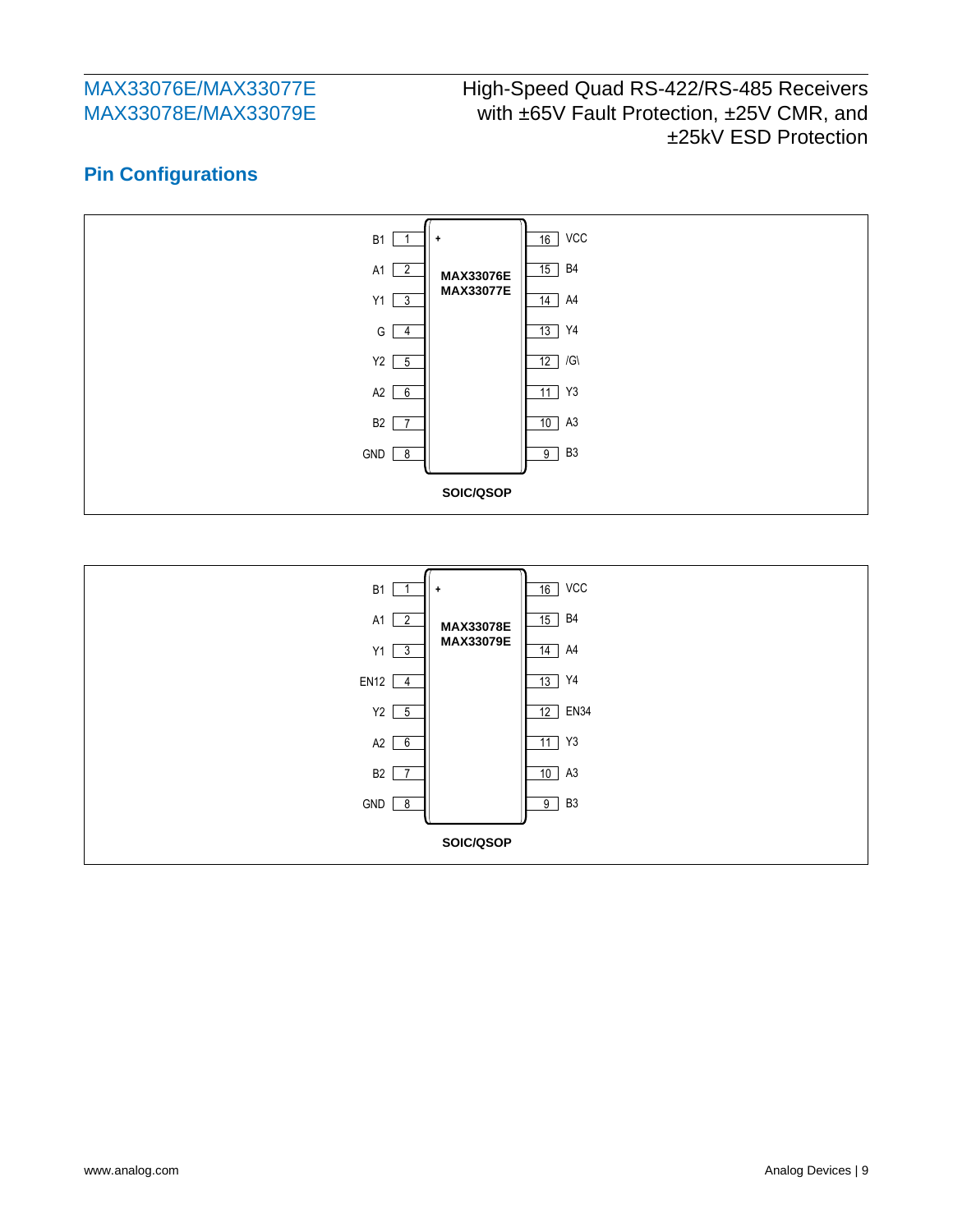# High-Speed Quad RS-422/RS-485 Receivers with ±65V Fault Protection, ±25V CMR, and ±25kV ESD Protection

### **Pin Descriptions**

| <b>PIN</b>          |                |                |                                                                                                                                                                                                                                                                                                                                      |  |  |  |  |
|---------------------|----------------|----------------|--------------------------------------------------------------------------------------------------------------------------------------------------------------------------------------------------------------------------------------------------------------------------------------------------------------------------------------|--|--|--|--|
| MAX33076E MAX33078E |                | <b>NAME</b>    | <b>FUNCTION</b>                                                                                                                                                                                                                                                                                                                      |  |  |  |  |
| $-77E$              | -79E           |                |                                                                                                                                                                                                                                                                                                                                      |  |  |  |  |
| 1                   | 1              | <b>B1</b>      | Channel 1 Inverting Receiver Input                                                                                                                                                                                                                                                                                                   |  |  |  |  |
| $\overline{2}$      | 2              | A <sub>1</sub> | Channel 1 Noninverting Receiver Input                                                                                                                                                                                                                                                                                                |  |  |  |  |
| 3                   | 3              | Y <sub>1</sub> | Channel 1 Receiver Output. Enabled when G = high or G = low. Y1 is logic-high if $V_{A1}$ ><br>$V_{B1}$ by 200mV, and logic-low if $V_{A1}$ < $V_{B1}$ by 200mV. Y1 is logic-high if $V_{A1}$ and $V_{B1}$ remain<br>unconnected. Otherwise, the state is undetermined. Y1 goes high impedance when the $G =$<br>low and $G =$ high. |  |  |  |  |
| 4                   |                | G              | Active-High Receiver Output Enable. A logic-high on this input enables all receivers. When<br>G is low and $\overline{G}$ is high, all receivers are shut down, and the outputs go high impedance.                                                                                                                                   |  |  |  |  |
|                     | $\overline{4}$ | <b>EN12</b>    | Receivers Output 1 and 2 Enable High. A logic high on this input enables receivers 1 and 2.                                                                                                                                                                                                                                          |  |  |  |  |
| 5                   | 5              | <b>Y2</b>      | Channel 2 Receiver Output. Same functionality as Y1.                                                                                                                                                                                                                                                                                 |  |  |  |  |
| 6                   | 6              | A2             | Channel 2 Noninverting Receiver Input                                                                                                                                                                                                                                                                                                |  |  |  |  |
| $\overline{7}$      | $\overline{7}$ | <b>B2</b>      | Channel 2 Inverting Receiver Input                                                                                                                                                                                                                                                                                                   |  |  |  |  |
| 8                   | 8              | <b>GND</b>     | Ground                                                                                                                                                                                                                                                                                                                               |  |  |  |  |
| 9                   | 9              | B <sub>3</sub> | Channel 3 Inverting Receiver Input                                                                                                                                                                                                                                                                                                   |  |  |  |  |
| 10                  | 10             | A <sub>3</sub> | Channel 3 Noninverting Receiver Input                                                                                                                                                                                                                                                                                                |  |  |  |  |
| 11                  | 11             | Y3             | Channel 3 Receiver Output. Same functionality as Y1.                                                                                                                                                                                                                                                                                 |  |  |  |  |
| 12                  |                | G              | Active-Low Receiver Output Enable. A logic-low on this input enables all receivers. When G<br>$=$ high and $G =$ low, all receivers are shut down and the outputs go high impedance.                                                                                                                                                 |  |  |  |  |
|                     | 12             | <b>EN34</b>    | Receiver Output 3 and 4 Enable High. A logic high on this input enables receivers 3 and 4.                                                                                                                                                                                                                                           |  |  |  |  |
| 13                  | 13             | Y4             | Channel 4 Receiver Output. Same functionality as Y1.                                                                                                                                                                                                                                                                                 |  |  |  |  |
| 14                  | 14             | A4             | Channel 4 Noninverting Receiver Input                                                                                                                                                                                                                                                                                                |  |  |  |  |
| 15                  | 15             | <b>B4</b>      | Channel 4 Inverting Receiver Input                                                                                                                                                                                                                                                                                                   |  |  |  |  |
| 16                  | 16             | <b>VCC</b>     | Positive Supply                                                                                                                                                                                                                                                                                                                      |  |  |  |  |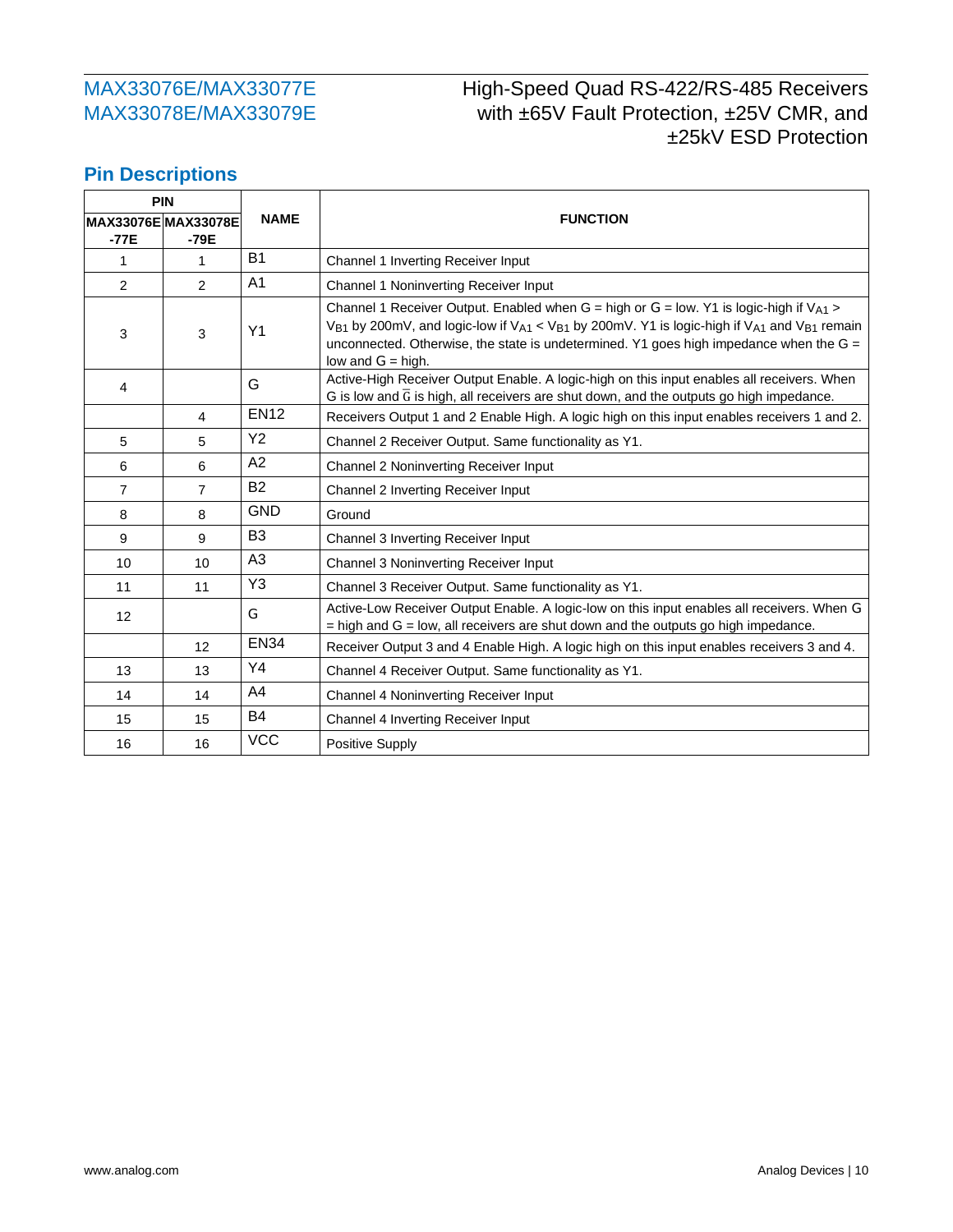## High-Speed Quad RS-422/RS-485 Receivers with ±65V Fault Protection, ±25V CMR, and ±25kV ESD Protection

### **Detailed Description**

The MAX33076-9E is a family of robust quad channel RS-485/422 receivers with high common-mode range (CMR), high fault protection, and high ESD for harsh electrical environments. This family operates from a supply of +3.3V or +5.0V.

These devices feature a high CMR of ±25V, which helps in reception of messages when the ground planes between two nodes have large differences or large external interference from motors or other electrical noise sources. These parts have extended fault protection of ±65V where the data lines are protected from accidental shorts to local power supplies. A high ESD human body model (HMB) of ±25kV also protects the data lines from ESD strikes either during production or in the field.

The MAX33076E-79E have true fail circuitry where the receiver output is placed in a logic high state when the inputs are open or shorted. For part numbers MAX33076/7E, the G and G pins configure for active high and active low respectively, as well as enable or disable the outputs. They are pin compatible with MAX3095-96. For part numbers MAX33078/9E, the EN12 and EN34 pins enable Y1/Y2 and Y3/Y4 outputs respectively, and are pin compatible with MAX3093-94.

#### **Receiver**

The receiver accepts a RS-485/422 differential input signal on A\_ and B\_ inputs and transfers it to a single-ended, logiclevel output Y\_. The RS-485 standard specifies the receiver output state to be logic high or one for differential input voltage of V<sub>AB</sub> ≥ +200mV and logic low or zero for V<sub>AB</sub> ≤ -200mV. If the differential receiver input V<sub>AB</sub> is between ±200mV, the receiver output is not defined and can be either high or low.

#### **Low Power Shutdown Mode**

The MAX33076/7E enter shutdown when G is low and G is high for at least 400ns. In shutdown mode, all outputs go high impedance and the devices typically draw 400µA. The devices exit shutdown by taking G high or G low.

|  |  | $(V_A-V_B)$  | <b>OUTPUT Y_</b> | <b>DEVICE MODE</b> |  |  |
|--|--|--------------|------------------|--------------------|--|--|
|  |  | $\geq$ 200mV |                  | On.                |  |  |
|  |  | ≤-200m $V$   |                  | On                 |  |  |
|  |  | Open, Short  |                  | On                 |  |  |
|  |  | $\geq$ 200mV |                  | On                 |  |  |
|  |  | ≤-200mV      |                  | J۲                 |  |  |
|  |  | Open, Short  |                  | Оn                 |  |  |
|  |  |              | High-Z           | Shutdown           |  |  |

#### **Table 1. MAX33076E/77E Outputs Truth Table**

 $X =$  don't care, High-Z = high impedance

#### **Table 2. MAX22078E/79E Outputs Y1 and Y2 Truth Table**

| <b>EN12</b> | <b>EN34</b>                                          | $(V_A-V_B)$  | <b>OUTPUT Y1 OR Y2</b> | <b>DEVICE MODE</b> |  |  |
|-------------|------------------------------------------------------|--------------|------------------------|--------------------|--|--|
|             | x                                                    | $\geq$ 200mV |                        | On                 |  |  |
|             |                                                      | $≤-200mV$    |                        | On                 |  |  |
|             |                                                      | Open, Short  |                        | On                 |  |  |
|             |                                                      |              | High-Z                 | On                 |  |  |
|             |                                                      |              | High-Z                 | Shutdown           |  |  |
|             | Table 3. MAX33078E/79E Outputs Y3 and Y4 Truth Table |              |                        |                    |  |  |
| <b>EN12</b> | <b>EN34</b>                                          | $(V_A-V_B)$  | <b>OUTPUT Y3 OR Y4</b> | <b>DEVICE MODE</b> |  |  |
|             |                                                      | $\geq$ 200mV |                        | On                 |  |  |
|             |                                                      | $≤-200mV$    |                        | <b>On</b>          |  |  |
|             |                                                      | Open, Short  |                        | On                 |  |  |
|             |                                                      |              | High-Z                 | On.                |  |  |
|             |                                                      |              | High-Z                 | Shutdown           |  |  |

#### **Common Mode Range**

The RS-485 standard defines the common-mode range as -7V to +12V for the receiver. For the MAX33076-9E family, the common-mode range exceeds the standard with ±25V. This feature was specifically designed for systems where there is a large common-mode voltage present due to either nearby electrically noisy equipment or large ground differences due to different earth grounds or operating from different power transformers.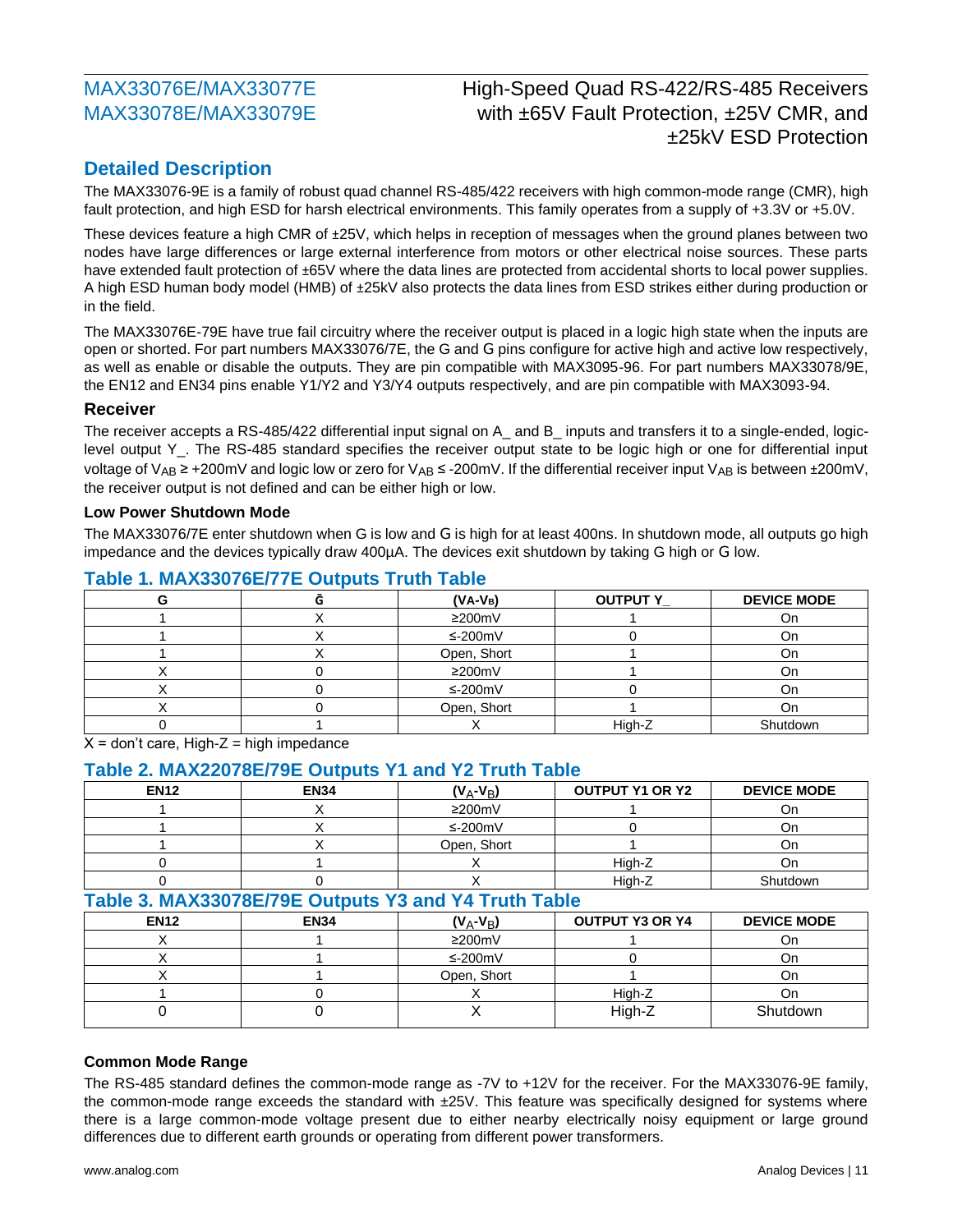# High-Speed Quad RS-422/RS-485 Receivers with ±65V Fault Protection, ±25V CMR, and ±25kV ESD Protection

#### **True Fail Safe**

This family incorporates true fail-safe circuitry to ensure a known output high state when a fault is detected. The three fault scenarios are: both wires are disconnected or broken and causes an open circuit, a short circuit caused by miswire or insulation breakdown between a twisted wire pair, or when it is connected to a terminated transmission line with all drivers disabled. The output goes logic high when the inputs are between  $\pm$ 50mV for more than 10 $\mu$ s.

#### **Fault Protection**

To reduce system complexity and the need for external protection, the receiver inputs of these devices are designed to withstand voltage faults up to ±65V with respect to ground without damage. This type of fault typically occurs in the field when service personnel accidentally short the local power supply lines to the input receiver lines. These inputs are capable of tolerating ±65V whether the device is powered or unpowered.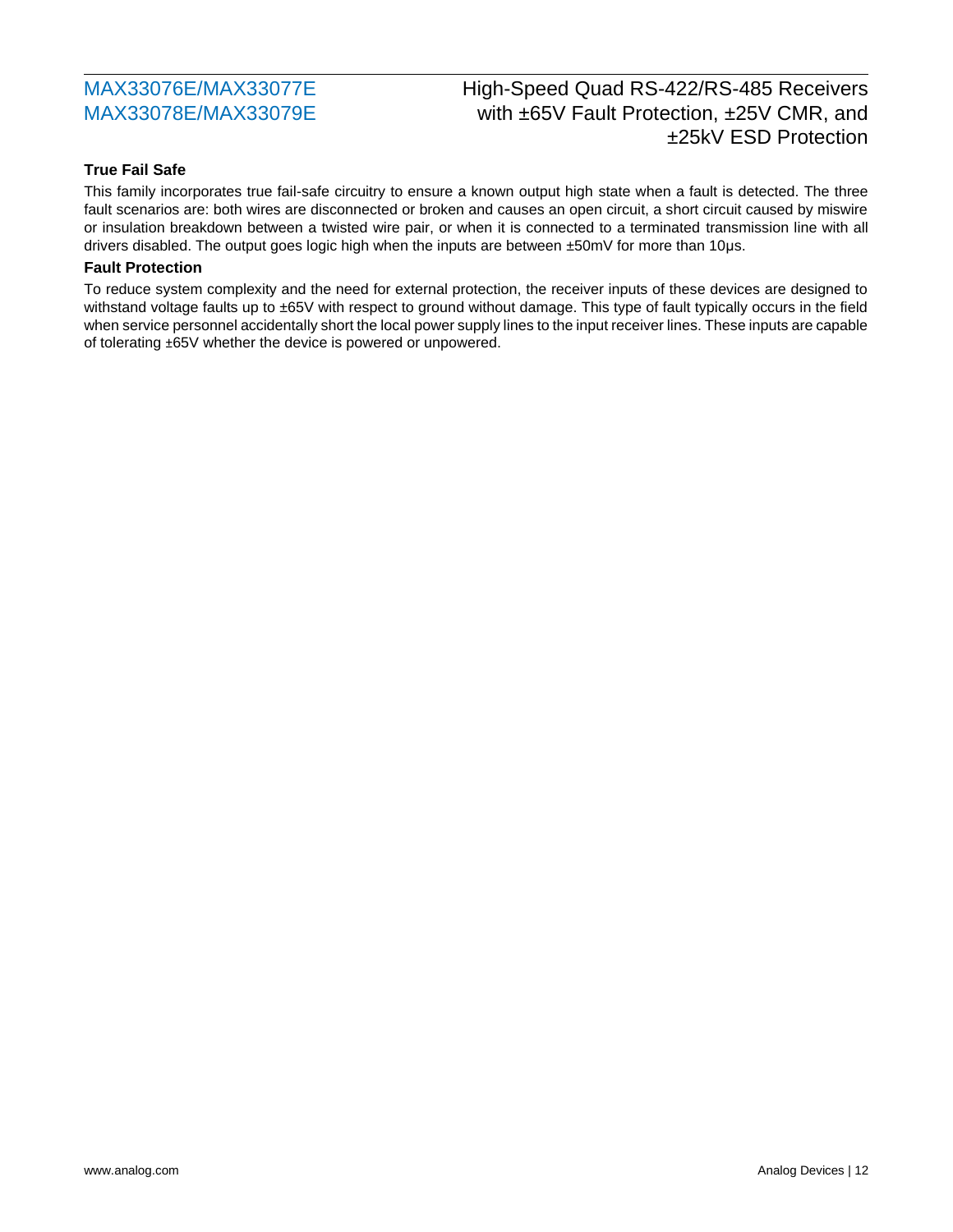## High-Speed Quad RS-422/RS-485 Receivers with ±65V Fault Protection, ±25V CMR, and ±25kV ESD Protection

#### **Applications Information**

The MAX33076-9E, a family of quad receivers, offer premium performance with a highly integrated, robust feature set of fault protection, common-mode range, and ESD protection. Whether used for point to point or multipoint bus receiver system, careful and sound design methodology need to be taken for optimal performance.

#### **Power Supply Decoupling**

Place a small  $0.1\mu$ F decoupling capacitor at the V<sub>CC</sub> pin. This capacitor acts like a local energy reservoir and helps filter out voltage spikes and pass DC component.

#### **Layout Guidelines**

- Separate the solid ground and power planes for lowest impedance and inductance to minimize noise. This also helps get the best possible conduction and reduces external influences of EMI noise.
- Keep the PCB traces as short as possible between the receiver and the connector to minimize attenuation and reflection.
- Place the decoupling capacitor and termination resistor as close to the receiver as possible. This helps minimize parasitic capacitance.
- For signal integrity, route the receiver inputs away from the supply lines. Likewise, route the receiver outputs away from supply lines.
- For a multipoint bus, keep stub length to a minimum to avoid reflections on the line. The higher the data rate, the shorter the stub length. A good rule of thumb for maximum stub length is to keep it shorter than 1/10 the driver rise time per the following formula:

$$
L_{stubmax} = \frac{tr}{10} \times \nu \times c,
$$

where

 $tr =$  the rise time of the driver

 $v =$  signal velocity as a percentage of  $c$ 

 $c =$  speed of light (9.8 x 10<sup>8</sup> ft/s)

A conservative signal velocity of 40% is a good estimate for a standard FR4 substrate and 60% for the cable. For a more accurate calculation, look for the velocity factor in a cable data sheet, which is determined by the dielectric material of the cable.

#### **Cable**

It is recommended to use a twisted pair of 24AWG cables with an impedance between 100Ω and 130Ω, a capacitance less than 100pF per meter between conductors, and a capacitance less than 200pF per meter between conductors and cable shield. Shielded CAT5 or similar Ethernet cable can be used as well.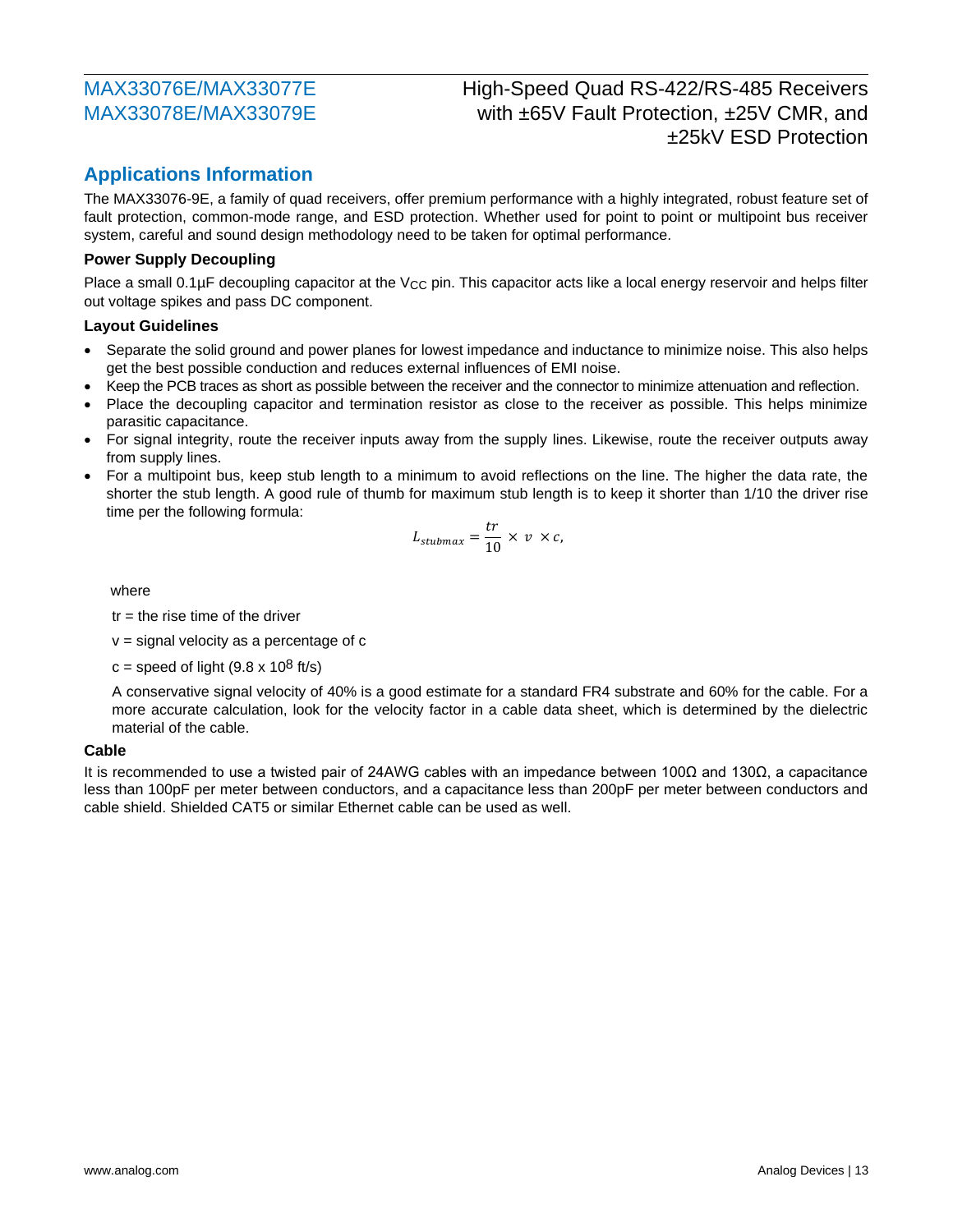# High-Speed Quad RS-422/RS-485 Receivers with ±65V Fault Protection, ±25V CMR, and ±25kV ESD Protection

## **Typical Application Circuits**



### **Ordering Information**

| <b>PART NUMBER</b> | <b>TEMP RANGE</b>                     | <b>PIN-PACKAGE</b> | <b>DATA RATE</b> | <b>ENABLE</b>     |
|--------------------|---------------------------------------|--------------------|------------------|-------------------|
| MAX33076EAEE+*     | -40 $^{\circ}$ C to +125 $^{\circ}$ C | 16 QSOP            | 20Mbps           | G, G              |
| MAX33076EASE+      | -40 $^{\circ}$ C to +125 $^{\circ}$ C | 16 SOIC            | 20Mbps           | G, G              |
| MAX33077EAEE+*     | -40 $^{\circ}$ C to +125 $^{\circ}$ C | 16 QSOP            | 35Mbps           | G, G              |
| MAX33077EASE+*     | -40 $^{\circ}$ C to +125 $^{\circ}$ C | 16 SOIC            | 35Mbps           | G, G              |
| MAX33078EAEE+*     | -40 $^{\circ}$ C to +125 $^{\circ}$ C | 16 QSOP            | 20Mbps           | <b>EN12, EN34</b> |
| MAX33078EASE+*     | -40 $^{\circ}$ C to +125 $^{\circ}$ C | 16 SOIC            | 20Mbps           | <b>EN12, EN34</b> |
| MAX33079EAEE+*     | -40 $^{\circ}$ C to +125 $^{\circ}$ C | 16 QSOP            | 35Mbps           | <b>EN12, EN34</b> |
| MAX33079EASE+*     | -40 $^{\circ}$ C to +125 $^{\circ}$ C | 16 SOIC            | 35Mbps           | <b>EN12, EN34</b> |

*\*Future product—contact factory for availability.*

*+Denotes a lead(Pb)-free/RoHS-compliant package.*